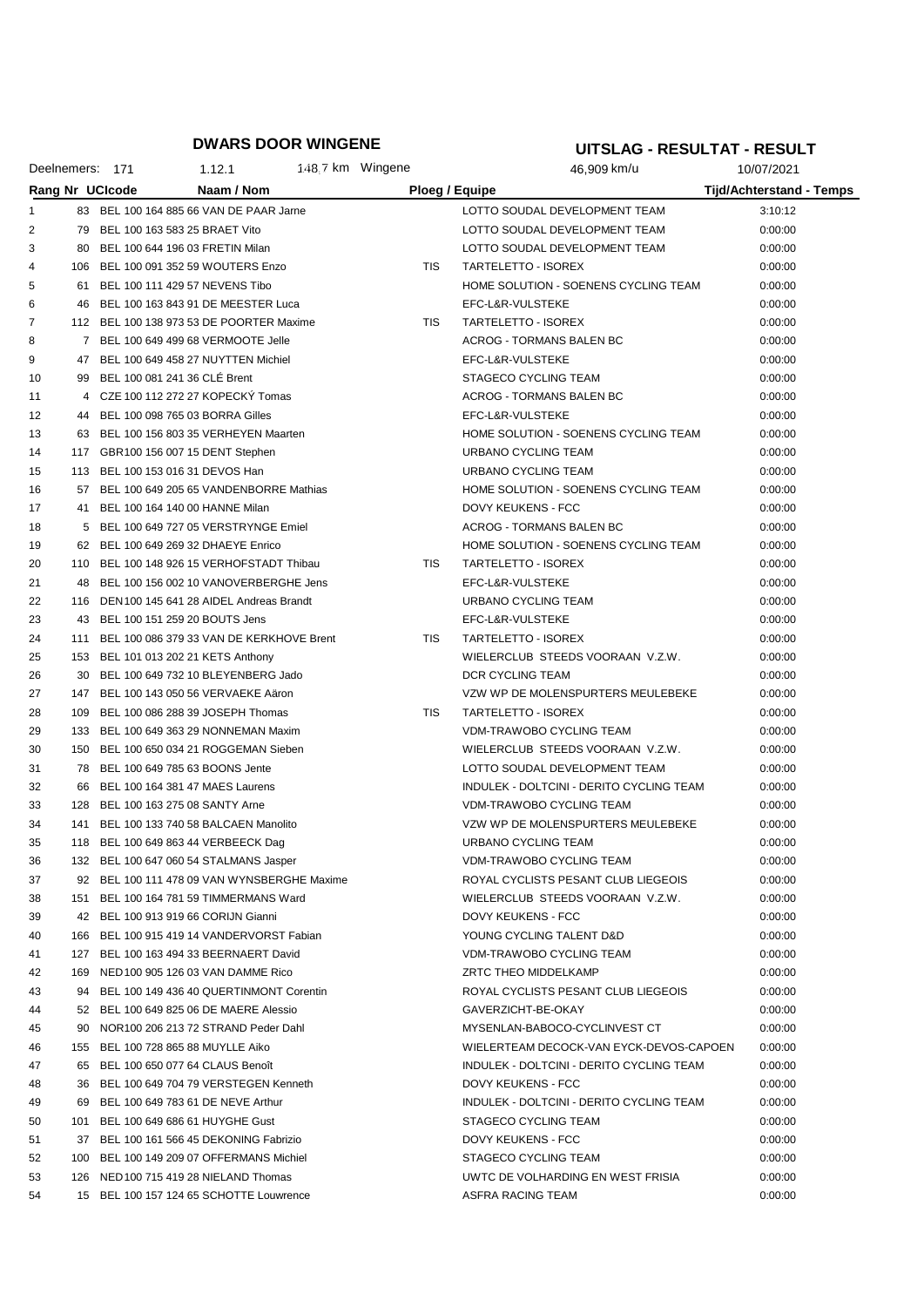|     |     | Deelnemers: 171 | 1.12.1                                         | 148.7 km Wingene |                | 46,909 km/u                              | 10/07/2021               |
|-----|-----|-----------------|------------------------------------------------|------------------|----------------|------------------------------------------|--------------------------|
|     |     | Rang Nr UCIcode | Naam / Nom                                     |                  | Ploeg / Equipe |                                          | Tijd/Achterstand - Temps |
| 55  |     |                 | 60 BEL 100 165 022 09 VAN SCHOOR Matthew       |                  |                | HOME SOLUTION - SOENENS CYCLING TEAM     | 0:00:00                  |
| 56  |     |                 | 71 BEL 100 164 697 72 SENRAME Arthur           |                  |                | KDM-PACK CYCLING TEAM                    | 0:00:00                  |
| 57  |     |                 | 93 BEL 100 489 453 72 SCHYNS Tom               |                  |                | ROYAL CYCLISTS PESANT CLUB LIEGEOIS      | 0:00:00                  |
| 58  |     |                 | 154 BEL 100 077 223 92 GYS Jens                |                  |                | WIELERCLUB STEEDS VOORAAN V.Z.W.         | 0:00:00                  |
| 59  | 45  |                 | BEL 100 161 395 68 CAETHOVEN Kenneth           |                  |                | EFC-L&R-VULSTEKE                         | 0:00:00                  |
| 60  |     |                 | 163 BEL 100 154 125 73 GORIS Arne              |                  |                | YOUNG CYCLING TALENT D&D                 | 0:00:00                  |
| 61  |     |                 | 108 BEL 100 109 782 59 MARCHAND Gianni         |                  | TIS            | TARTELETTO - ISOREX                      | 0:00:00                  |
| 62  |     |                 | 121 NED 100 956 540 07 DE RUIJGT Rick          |                  |                | UWTC DE VOLHARDING EN WEST FRISIA        | 0:00:00                  |
| 63  |     |                 | 3 BEL 100 163 598 40 BROUWERS Arno             |                  |                | <b>ACROG - TORMANS BALEN BC</b>          | 0:00:00                  |
| 64  |     |                 | 159 BEL 100 088 576 96 DE ROOZE Niels          |                  |                | WIELERTEAM DECOCK-VAN EYCK-DEVOS-CAPOEN  | 0:00:00                  |
| 65  | 88  |                 | BEL 100 649 493 62 PERMENTIER Emano            |                  |                | MYSENLAN-BABOCO-CYCLINVEST CT            | 0:00:00                  |
| 66  |     |                 | 2 BEL 100 649 847 28 STEVENS Daan              |                  |                | ACROG - TORMANS BALEN BC                 | 0:00:00                  |
| 67  |     |                 | 53 BEL 100 147 415 56 VERFAILLIE Arne          |                  |                | GAVERZICHT-BE-OKAY                       | 0:00:00                  |
| 68  |     |                 | 146 BEL 100 142 776 73 VAN COPPENOLLE Lars     |                  |                | VZW WP DE MOLENSPURTERS MEULEBEKE        | 0:00:00                  |
| 69  |     |                 | 114 BEL 100 649 328 91 DE WEERT Robbe          |                  |                | URBANO CYCLING TEAM                      | 0:00:00                  |
| 70  |     |                 | 135 BEL 100 649 495 64 SCHERPENBERGH Yarne     |                  |                | VP CONSULTING-PRORACE CYCLING TEAM       | 0:00:00                  |
| 71  |     |                 | 164 BEL 100 650 016 03 GOYVAERTS Ibo           |                  |                | YOUNG CYCLING TALENT D&D                 | 0:00:00                  |
| 72  |     |                 | 51 BEL 100 156 878 13 VERHULST Wouter          |                  |                | GAVERZICHT-BE-OKAY                       | 0:00:00                  |
| 73  |     |                 | 129 NED 100 234 346 75 HOPMANS Wouter          |                  |                | <b>VDM-TRAWOBO CYCLING TEAM</b>          | 0:00:00                  |
| 74  |     |                 | 122 SYR 100 232 174 37 RAYES Mohamed           |                  |                | UWTC DE VOLHARDING EN WEST FRISIA        | 0:00:00                  |
| 75  | 56  |                 | BEL 100 164 366 32 LOY Antoine                 |                  |                | GAVERZICHT-BE-OKAY                       | 0:00:00                  |
| 76  |     |                 | 158 BEL 100 112 399 57 ANECA Ciske             |                  |                | WIELERTEAM DECOCK-VAN EYCK-DEVOS-CAPOEN  | 0:00:00                  |
| 77  | 149 |                 | BEL 100 114 272 87 HEYNS Nils                  |                  |                | WIELERCLUB STEEDS VOORAAN V.Z.W.         | 0:00:00                  |
| 78  |     |                 | 70 BEL 100 153 808 47 DE KEE Glenn             |                  |                | INDULEK - DOLTCINI - DERITO CYCLING TEAM | 0:00:00                  |
| 79  | 85  |                 | BEL 100 156 752 81 CASSAERT Loran              |                  |                | MYSENLAN-BABOCO-CYCLINVEST CT            | 0:00:00                  |
| 80  | 67  |                 | BEL 100 164 203 63 HOUTEKIER Justin            |                  |                | INDULEK - DOLTCINI - DERITO CYCLING TEAM | 0:00:00                  |
| 81  | 84  |                 | BEL 100 649 993 77 VAN RYCKEGHEM Lars          |                  |                | LOTTO SOUDAL DEVELOPMENT TEAM            | 0:00:00                  |
| 82  |     |                 | 167 BEL 100 111 321 46 VERBEECK Glenn          |                  |                | YOUNG CYCLING TALENT D&D                 | 0:00:00                  |
| 83  | 140 |                 | BEL 100 116 924 23 VAN NYEN Bob                |                  |                | VP CONSULTING-PRORACE CYCLING TEAM       | 0:00:00                  |
| 84  |     |                 | 144 BEL 100 164 045 02 FORRIER Gianni          |                  |                | VZW WP DE MOLENSPURTERS MEULEBEKE        | 0:00:00                  |
| 85  |     |                 | 137 BEL 100 649 879 60 VOGELS Aaron            |                  |                | VP CONSULTING-PRORACE CYCLING TEAM       | 0:00:00                  |
| 86  |     |                 | 72 BEL 100 140 739 73 HAENEBALCKE Svenerick    |                  |                | KDM-PACK CYCLING TEAM                    | 0:00:00                  |
| 87  | 40  |                 | BEL 100 126 827 32 VANDAELE Thijs              |                  |                | DOVY KEUKENS - FCC                       | 0:00:00                  |
| 88  | 39  |                 | BEL 100 163 463 02 BAEKELAND Cedric            |                  |                | DOVY KEUKENS - FCC                       | 0:00:00                  |
| 89  |     |                 | 32 BEL 100 131 253 93 DE KEERSMAEKER Alexander |                  |                | DCR CYCLING TEAM                         | 0:00:00                  |
| 90  |     |                 | 152 BEL 100 165 109 96 VERWILT Mauro           |                  |                | WIELERCLUB STEEDS VOORAAN V.Z.W.         | 0:00:00                  |
| 91  | 1.  |                 | BEL 100 099 674 39 SIEMONS Stijn               |                  |                | ACROG - TORMANS BALEN BC                 | 0:00:00                  |
| 92  |     |                 | 105 NED 100 161 317 87 TIMMERS Lars            |                  |                | STAGECO CYCLING TEAM                     | 0:00:00                  |
| 93  |     |                 | 17 BEL 100 152 878 87 DELEU Arnaud             |                  |                | ASFRA RACING TEAM                        | 0:01:20                  |
| 94  |     |                 | 102 BEL 100 154 713 79 PUT Lars                |                  |                | STAGECO CYCLING TEAM                     | 0:01:20                  |
| 95  |     |                 | 64 BEL 100 164 740 18 STOCKX Aaron             |                  |                | INDULEK - DOLTCINI - DERITO CYCLING TEAM | 0:01:20                  |
| 96  |     |                 | 82 BEL 100 164 712 87 SLOCK Liam               |                  |                | LOTTO SOUDAL DEVELOPMENT TEAM            | 0:01:50                  |
| 97  |     |                 | 49 NOR100 150 063 85 WOLD Marius               |                  |                | EFC-L&R-VULSTEKE                         | 0:01:50                  |
| 98  |     |                 | 160 BEL 100 649 270 33 DEKIEN Sander           |                  |                | WIELERTEAM DECOCK-VAN EYCK-DEVOS-CAPOEN  | 0:01:50                  |
| 99  |     |                 | 59 BEL 100 649 877 58 VERGOTE Diel             |                  |                | HOME SOLUTION - SOENENS CYCLING TEAM     | 0:02:30                  |
| 100 |     |                 | 6 NED 100 076 207 46 VERMEER Tom               |                  |                | ACROG - TORMANS BALEN BC                 | 0:02:30                  |
| 101 |     |                 | 171 NED 100 129 973 74 RAAS Eloy               |                  |                | ZRTC THEO MIDDELKAMP                     | 0:02:30                  |
| 102 |     |                 | 26 BEL 100 149 187 82 TEMMERMAN Jasper         |                  |                | CYCLING TEAM DAKWERKEN STROOBANT         | 0:02:30                  |
| 103 |     |                 | 89 BEL 100 152 927 39 DEMEYERE Torsten         |                  |                | MYSENLAN-BABOCO-CYCLINVEST CT            | 0:02:30                  |
| 104 |     |                 | 25 BEL 100 774 723 65 DE MAN Jan-Bart          |                  |                | CYCLING TEAM DAKWERKEN STROOBANT         | 0:02:30                  |
| 105 |     |                 | 13 FRA 100 690 116 42 MORTREUX Axel            |                  |                | ALFASUN ALFACOOL CYCLING TEAM            | 0:02:30                  |
| 106 |     |                 | 161 BEL 100 462 437 22 BOSTOEN Gianni          |                  |                | WIELERTEAM DECOCK-VAN EYCK-DEVOS-CAPOEN  | 0:02:30                  |
| 107 | 21  |                 | BEL 100 163 101 28 VAN COMPERNOLLE Jason       |                  |                | ASFRA RACING TEAM                        | 0:02:30                  |
| 108 |     |                 | 104 BEL 100 649 383 49 DECOSTER Michael        |                  |                | STAGECO CYCLING TEAM                     | 0:02:30                  |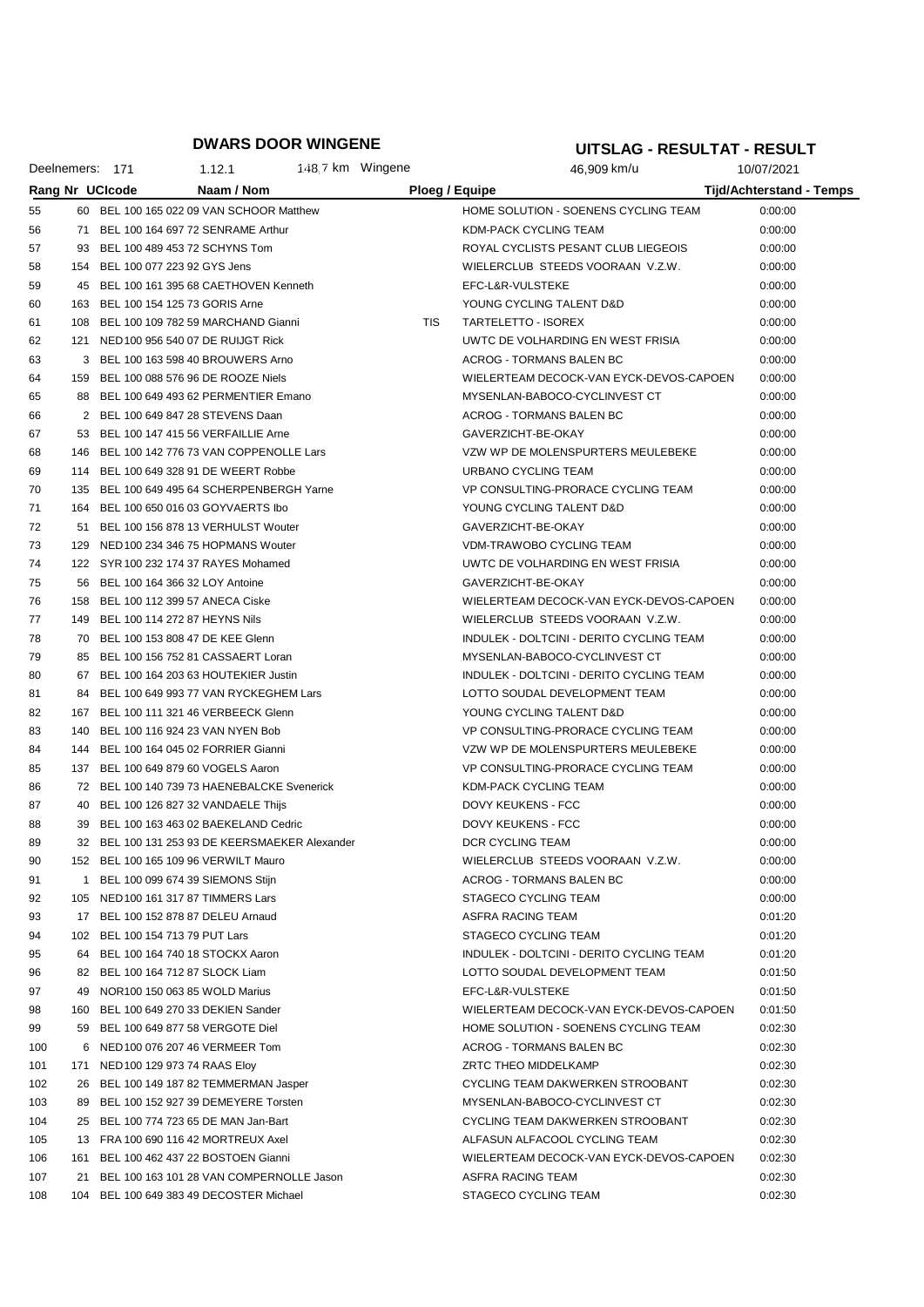|     |    | Deelnemers: 171             | 1.12.1                                      | 148.7 km Wingene |                | 46,909 km/u                              | 10/07/2021                      |
|-----|----|-----------------------------|---------------------------------------------|------------------|----------------|------------------------------------------|---------------------------------|
|     |    | <b>Rang Nr UCIcode</b>      | Naam / Nom                                  |                  | Ploeg / Equipe |                                          | <b>Tijd/Achterstand - Temps</b> |
| 109 |    |                             | 55 BEL 100 726 425 73 RIGOLE Brian          |                  |                | GAVERZICHT-BE-OKAY                       | 0:02:30                         |
| 110 |    |                             | 58 BEL 100 649 878 59 D'HONDT Danté         |                  |                | HOME SOLUTION - SOENENS CYCLING TEAM     | 0:02:30                         |
| 111 |    |                             | 77 BEL 100 649 945 29 CATTEEUW Xander       |                  |                | <b>KDM-PACK CYCLING TEAM</b>             | 0:02:30                         |
| 112 |    |                             | 87 BEL 100 163 761 09 DECLERCQ Mathias      |                  |                | MYSENLAN-BABOCO-CYCLINVEST CT            | 0:02:30                         |
| 113 |    |                             | 119 BEL 100 120 676 89 PHILIPS Jonas        |                  |                | URBANO CYCLING TEAM                      | 0:02:30                         |
| 114 |    |                             | 22 BEL 100 128 561 20 GOEMAN Jonas          |                  |                | CYCLING TEAM DAKWERKEN STROOBANT         | 0:02:30                         |
| 115 | 38 |                             | BEL 100 117 397 11 DE MAREZ Ruben           |                  |                | <b>DOVY KEUKENS - FCC</b>                | 0:02:30                         |
| 116 |    |                             | 107 BEL 100 138 927 07 DE DECKER Alfdan     |                  | TIS            | TARTELETTO - ISOREX                      | 0:02:30                         |
|     |    | DNF / Abbandons / Opgaves : |                                             |                  |                |                                          |                                 |
|     |    |                             | 8 BEL 101 104 117 47 PAQUAY Julian          |                  |                | ALFASUN ALFACOOL CYCLING TEAM            |                                 |
|     | 9  |                             | BEL 101 112 508 96 CRIEL Gianni             |                  |                | ALFASUN ALFACOOL CYCLING TEAM            |                                 |
|     | 10 |                             | BEL 100 117 357 68 BOLLE Andy               |                  |                | ALFASUN ALFACOOL CYCLING TEAM            |                                 |
|     | 11 |                             | BEL 101 108 403 65 VAN WESEMAEL Jacie       |                  |                | ALFASUN ALFACOOL CYCLING TEAM            |                                 |
|     | 12 |                             | BEL 100 966 443 16 VELDEMAN Jarne           |                  |                | ALFASUN ALFACOOL CYCLING TEAM            |                                 |
|     | 14 |                             | BEL 100 153 485 15 MUYLAERT Sam             |                  |                | ALFASUN ALFACOOL CYCLING TEAM            |                                 |
|     | 16 |                             | BEL 100 034 000 34 VAN COMPERNOLLE Kenneth  |                  |                | ASFRA RACING TEAM                        |                                 |
|     | 18 |                             | BEL 100 649 782 60 VAN COMPERNOLLE Jamie    |                  |                | ASFRA RACING TEAM                        |                                 |
|     | 19 |                             | pol 100 158 476 59 KUS Adam                 |                  |                | ASFRA RACING TEAM                        |                                 |
|     | 20 |                             | BEL 100 149 516 23 RANSON Nourdine          |                  |                | ASFRA RACING TEAM                        |                                 |
|     | 23 |                             | BEL 100 164 306 69 LAVA Kevin               |                  |                | CYCLING TEAM DAKWERKEN STROOBANT         |                                 |
|     | 24 |                             | BEL 100 094 853 68 BUYLE Pieter             |                  |                | CYCLING TEAM DAKWERKEN STROOBANT         |                                 |
|     | 27 |                             | BEL 100 649 527 96 CHRISTIAENS Jens         |                  |                | CYCLING TEAM DAKWERKEN STROOBANT         |                                 |
|     | 28 |                             | BEL 100 143 067 73 MARIN Glenn              |                  |                | CYCLING TEAM DAKWERKEN STROOBANT         |                                 |
|     | 29 |                             | BEL 100 143 681 08 MAES Bryan               |                  |                | DCR CYCLING TEAM                         |                                 |
|     | 31 |                             | BEL 100 060 656 15 WIELANDT Sven            |                  |                | DCR CYCLING TEAM                         |                                 |
|     | 33 |                             | BEL 100 165 091 78 VERMEULEN Steven         |                  |                | DCR CYCLING TEAM                         |                                 |
|     | 34 |                             | BEL 100 649 387 53 SMET Marco               |                  |                | DCR CYCLING TEAM                         |                                 |
|     | 35 |                             | BEL 100 649 940 24 VAN HAVERE Detlev        |                  |                | DCR CYCLING TEAM                         |                                 |
|     | 50 |                             | BEL 100 649 637 12 VANLUCHENE Maxim         |                  |                | GAVERZICHT-BE-OKAY                       |                                 |
|     | 54 |                             | BEL 100 650 053 40 VERSCHEURE Miel          |                  |                | GAVERZICHT-BE-OKAY                       |                                 |
|     | 68 |                             | GBR100 148 892 78 BULLEY Lewis              |                  |                | INDULEK - DOLTCINI - DERITO CYCLING TEAM |                                 |
|     | 73 |                             | BEL 100 966 880 65 PEETERS Yaro             |                  |                | KDM-PACK CYCLING TEAM                    |                                 |
|     | 74 |                             | BEL 100 980 018 11 DE GEETER Brent          |                  |                | <b>KDM-PACK CYCLING TEAM</b>             |                                 |
|     | 75 |                             | BEL 100 769 258 32 DE BOCK Zian             |                  |                | <b>KDM-PACK CYCLING TEAM</b>             |                                 |
|     |    |                             | 76 BEL 100 650 041 28 LEWILLE Ian           |                  |                | KDM-PACK CYCLING TEAM                    |                                 |
|     | 86 |                             | BEL 100 898 397 64 DE KEYSER Ewout          |                  |                | MYSENLAN-BABOCO-CYCLINVEST CT            |                                 |
|     |    |                             | 91 BEL 100 161 415 88 VANOVERBERGHE Mathias |                  |                | MYSENLAN-BABOCO-CYCLINVEST CT            |                                 |
|     |    |                             | 95 GBR100 238 827 94 GREENWOOD Joshua       |                  |                | ROYAL CYCLISTS PESANT CLUB LIEGEOIS      |                                 |
|     |    |                             | 96 BEL 100 462 365 47 DE CRAECKER Gianni    |                  |                | ROYAL CYCLISTS PESANT CLUB LIEGEOIS      |                                 |
|     |    |                             | 97 BEL 100 162 512 21 TOUBEAU Alexandre     |                  |                | ROYAL CYCLISTS PESANT CLUB LIEGEOIS      |                                 |
|     |    |                             | 98 BEL 100 164 961 45 VANHEES Brent         |                  |                | ROYAL CYCLISTS PESANT CLUB LIEGEOIS      |                                 |
|     |    |                             | 103 BEL 100 163 182 12 JORDENS Jarno        |                  |                | <b>STAGECO CYCLING TEAM</b>              |                                 |
|     |    |                             | 115 BEL 100 141 119 65 VERBESTEL Robin      |                  |                | URBANO CYCLING TEAM                      |                                 |
|     |    |                             | 120 BEL 100 162 384 87 LAMBERECHTS Lukas    |                  |                | UWTC DE VOLHARDING EN WEST FRISIA        |                                 |
|     |    |                             | 123 FRA 100 963 855 47 PICHON Alexandre     |                  |                | UWTC DE VOLHARDING EN WEST FRISIA        |                                 |
|     |    |                             | 124 NED 100 628 057 63 VAN DEN BOSCH Joost  |                  |                | UWTC DE VOLHARDING EN WEST FRISIA        |                                 |
|     |    |                             | 125 NED 100 811 789 77 NIKKELS Eelke        |                  |                | UWTC DE VOLHARDING EN WEST FRISIA        |                                 |
|     |    |                             | 130 BEL 100 163 500 39 BEKE Willem          |                  |                | VDM-TRAWOBO CYCLING TEAM                 |                                 |
|     |    |                             | 131 BEL 100 649 796 74 SEGERS Ryan          |                  |                | VDM-TRAWOBO CYCLING TEAM                 |                                 |
|     |    |                             | 134 BEL 100 094 049 40 COENEN Dennis        |                  |                | VP CONSULTING-PRORACE CYCLING TEAM       |                                 |
|     |    |                             | 136 BEL 100 094 101 92 GOOSEN Wouter        |                  |                | VP CONSULTING-PRORACE CYCLING TEAM       |                                 |
|     |    |                             | 138 BEL 100 649 786 64 BOELS Senne          |                  |                | VP CONSULTING-PRORACE CYCLING TEAM       |                                 |
|     |    |                             | 139 BEL 100 164 224 84 JACOBS Owen          |                  |                | VP CONSULTING-PRORACE CYCLING TEAM       |                                 |
|     |    |                             | 142 BEL 100 163 560 02 BORRA Victor         |                  |                | VZW WP DE MOLENSPURTERS MEULEBEKE        |                                 |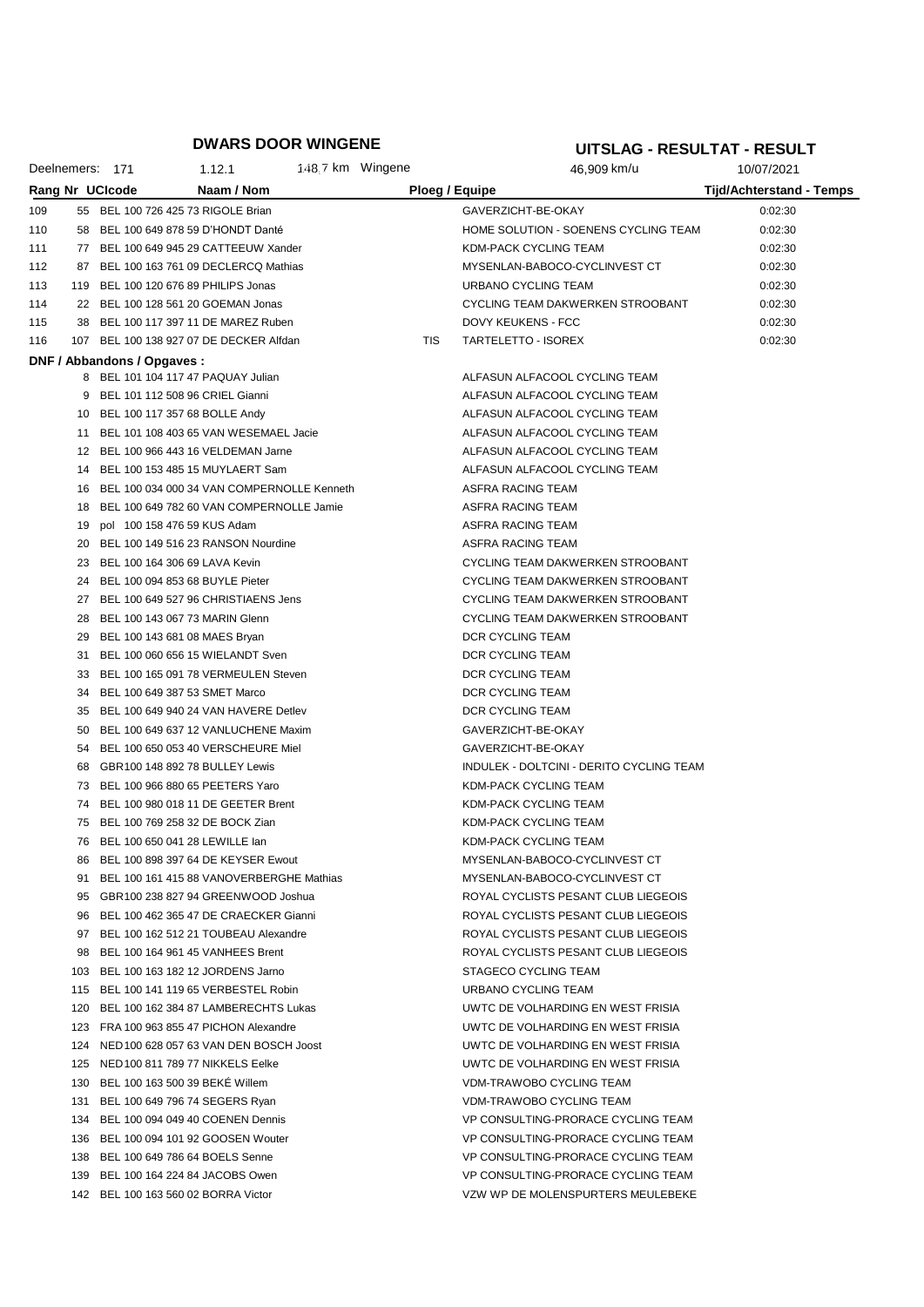| Deelnemers: 171 |                                   | 1.12.1                                | 148.7 km Wingene |                            |                                         | 46.909 km/u         | 10/07/2021                       |          |
|-----------------|-----------------------------------|---------------------------------------|------------------|----------------------------|-----------------------------------------|---------------------|----------------------------------|----------|
| Rang Nr UCIcode |                                   | Naam / Nom                            |                  | Ploeg / Equipe             |                                         |                     | <b>Tijd/Achterstand - Temps</b>  |          |
| 143             |                                   | BEL 100 724 588 79 DECOTTIGNIES Jordy |                  |                            | VZW WP DE MOLENSPURTERS MEULEBEKE       |                     |                                  |          |
| 145             |                                   | BEL 100 161 413 86 SAINTOBIJN Quinten |                  |                            | VZW WP DE MOLENSPURTERS MEULEBEKE       |                     |                                  |          |
| 157             |                                   | BEL 100 127 296 16 CONSTANT Kenny     |                  |                            | WIELERTEAM DECOCK-VAN EYCK-DEVOS-CAPOEN |                     |                                  |          |
| 162             |                                   | BEL 100 883 413 18 GODTS Kobe         |                  |                            | YOUNG CYCLING TALENT D&D                |                     |                                  |          |
| 165             |                                   | BEL 100 741 758 80 VANHERCK Stijn     |                  |                            | YOUNG CYCLING TALENT D&D                |                     |                                  |          |
| 170             |                                   | NED 100 156 119 30 VETTE Pieter       |                  |                            | ZRTC THEO MIDDELKAMP                    |                     |                                  |          |
| 172             |                                   | NED 100 906 874 05 DAMME Arjen Van    |                  |                            | ZRTC THEO MIDDELKAMP                    |                     |                                  |          |
| 173             |                                   | NED 100 230 537 49 VAN DIJK Xander    |                  |                            | ZRTC THEO MIDDELKAMP                    |                     |                                  |          |
| 174             |                                   | NED 100 133 426 35 VLEUGEL Ramon      |                  |                            | ZRTC THEO MIDDELKAMP                    |                     |                                  |          |
| 175             |                                   | BEL 100 070 800 71 DE LANDTSHEER Nick |                  |                            | ZRTC THEO MIDDELKAMP                    |                     |                                  |          |
|                 | Deelnemers / Partants: 171        |                                       |                  | Aangekomen / Arrivés :     | 116                                     | Opgaven / Abandons: |                                  | 55       |
|                 | Niet gestart / Non partants : $0$ |                                       |                  | Buiten tijd / Hors delai : | 0                                       |                     | Gediskwalificeerd / Disqualifiee | $\Omega$ |